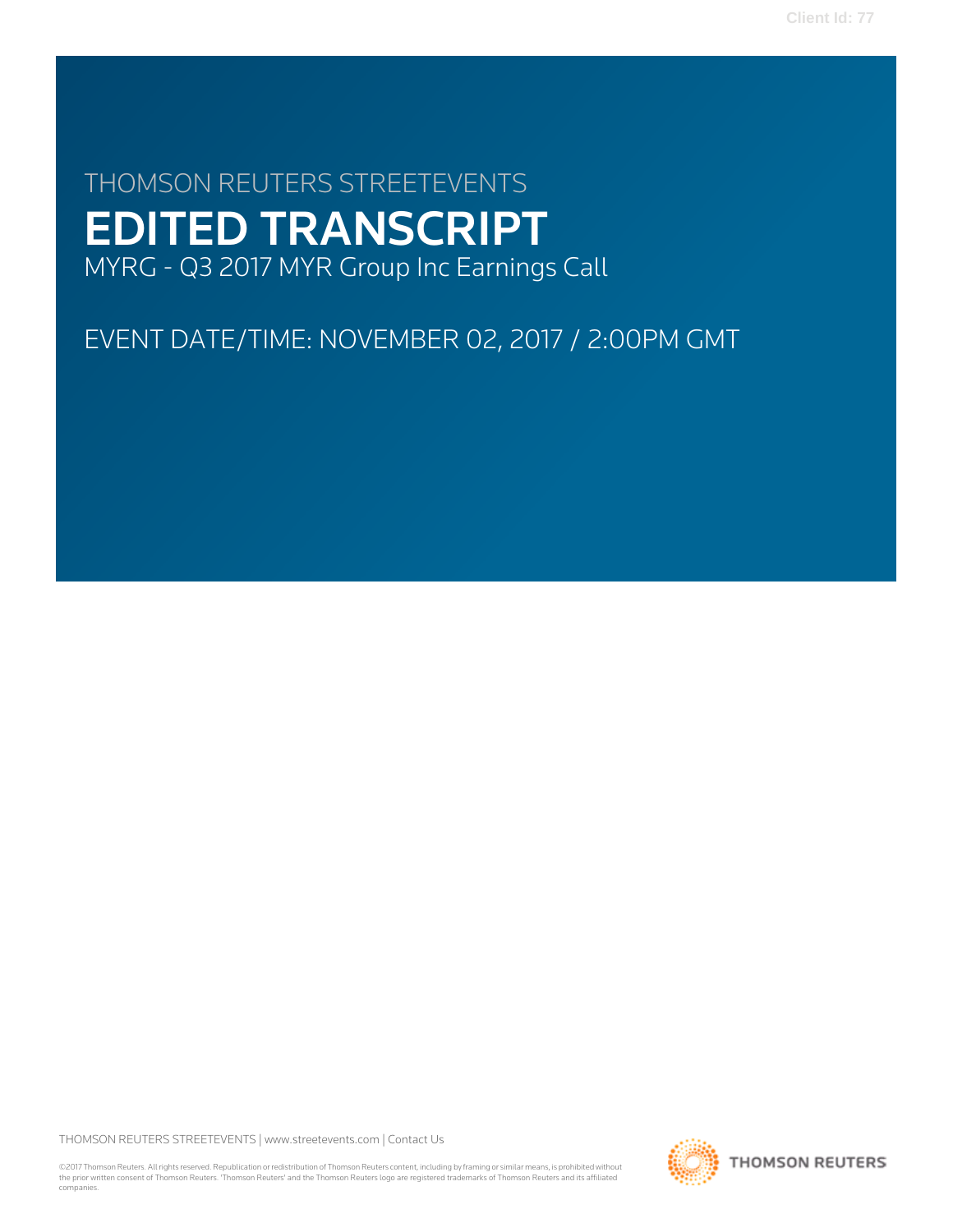# **CORPORATE PARTICIPANTS**

**[Betty R. Johnson](#page-2-0)** MYR Group Inc. - Senior VP, CFO & Treasurer **[Jeffrey J. Waneka](#page-5-0)** MYR Group Inc. - Senior VP and COO of Commercial & Industrial **[Kristine Walczak](#page-1-0)** Dresner Corporate Services, Inc. - SVP of IR **[Richard S. Swartz](#page-2-1)** MYR Group Inc. - President & CEO **[Tod M. Cooper](#page-3-0)** MYR Group Inc. - Senior VP and COO of Transmission & Distribution

# **CONFERENCE CALL PARTICIPANTS**

**[Andrew John Wittmann](#page-9-0)** Robert W. Baird & Co. Incorporated, Research Division - Senior Research Analyst

**[Jonathan Paul Braatz](#page-13-0)** Kansas City Capital Associates - Partner & Research Analyst

**[Noelle C. Dilts](#page-11-0)** Stifel, Nicolaus & Company, Incorporated, Research Division - VP and Analyst

**[Robert Joseph Burleson](#page-7-0)** Canaccord Genuity Limited, Research Division - MD and Analyst

**[Tahira Afzal](#page-6-0)** KeyBanc Capital Markets Inc., Research Division - MD, Associate Director of Equity Research, and Equity Research Analyst

# **PRESENTATION**

# **Operator**

Good day, ladies and gentlemen, and welcome to the MYR Group Third Quarter 2017 Conference Call. (Operator Instructions) As a reminder, this call is being recorded.

<span id="page-1-0"></span>I would now like to introduce your host for today's conference, Ms. Kristine Walczak. Ma'am, you may begin.

# **Kristine Walczak** - Dresner Corporate Services, Inc. - SVP of IR

Thank you, and good morning, everyone. I'd like to welcome you to the MYR Group conference call to discuss the company's third quarter results for 2017, which were reported yesterday.

Joining us on today's call are Rick Swartz, President and Chief Executive Officer; Betty Johnson, Senior Vice President, Chief Financial Officer and Treasurer; Tod Cooper, Senior Vice President and Chief Operating Officer of MYR Group's Transmission and Distribution segment; and Jeff Waneka, Senior Vice President and Chief Operating Officer of MYR Group's Commercial and Industrial segment.

If you did not receive yesterday's press release, please contact Dresner at (312) 726-3600 and we will send you a copy or go to MYR Group's website, where a copy is available under the Investor Relations tab. Also, a replay of today's call will be available until Thursday, November 9 at 11:59 p.m. Eastern Time by dialing (855) 859-2056 or (404) 537-3406 and entering conference ID 2388139.

Before we begin, I want to remind you this discussion may contain forward-looking statements. Any such statements are based upon information available to MYR management as of this date, and MYR assumes no obligation to update any such forward-looking statement. These forward-looking statements involve risks and uncertainties that could cause actual results to differ materially from the forward-looking statements.

Accordingly, these statements are no guarantee of future performance. These risks and uncertainties are discussed in the company's annual report on Form 10-K for the year ended December 31, 2016, the company's quarterly report on Form 10-Q for the third quarter of 2017 and in yesterday's press release.

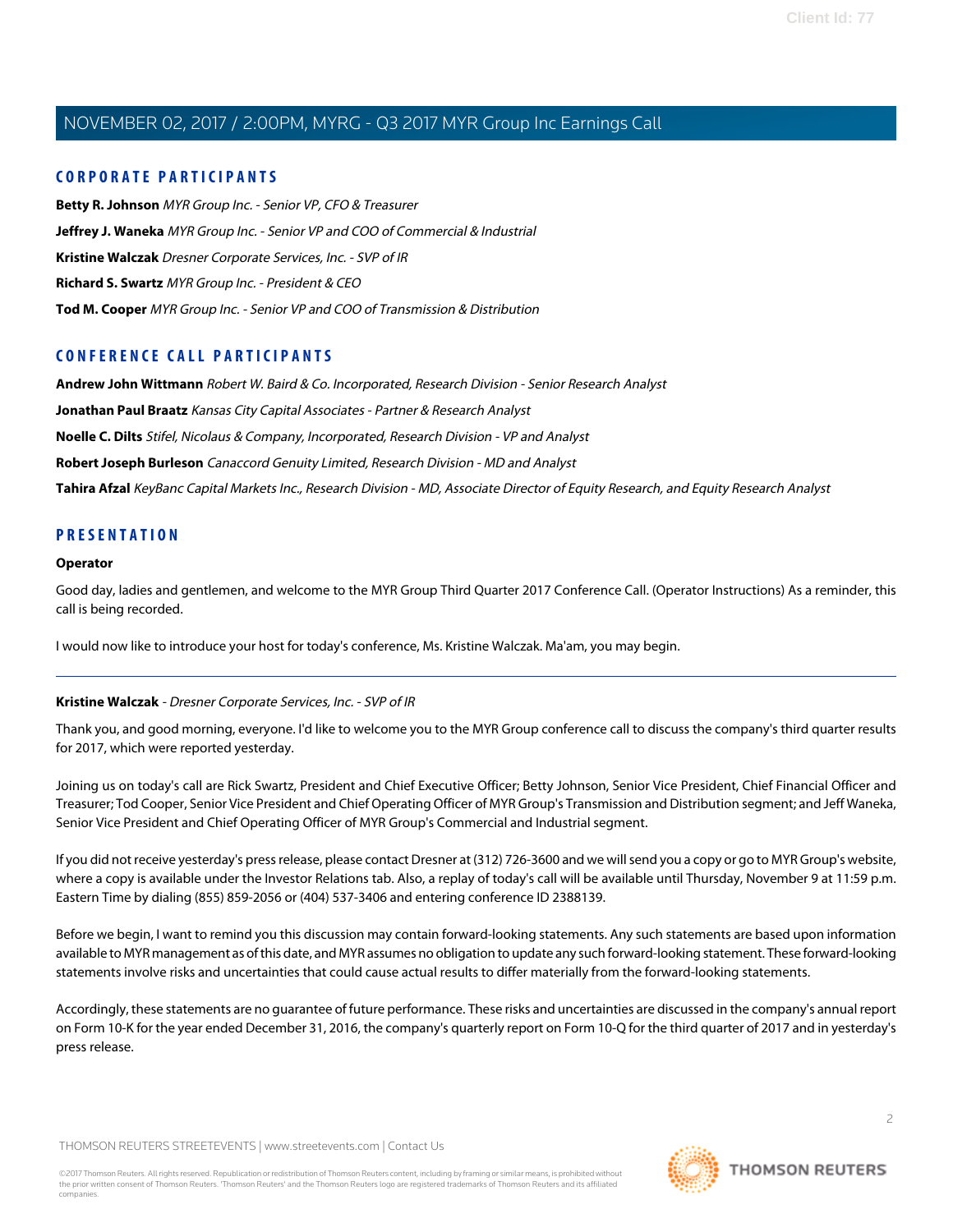Certain non-GAAP financial information will be discussed on the call today. A reconciliation of this non-GAAP information to the most comparable GAAP measure is set forth in yesterday's press release.

With that said, let me turn the call over to Rick Swartz.

# <span id="page-2-1"></span>**Richard S. Swartz** - MYR Group Inc. - President & CEO

Thanks, Kristine. Good morning, everyone. Welcome to our Third Quarter 2017 Conference Call to discuss financial and operational results.

I will begin by providing a brief summary of the third quarter results and then turn the call over to Betty Johnson, our Chief Financial Officer, for a more detailed financial review. Following Betty's discussion, Tod Cooper and Jeff Waneka, Chief Operating Officers for our T&D and C&I segments, will provide an industry outlook and discuss some of MYR Group's opportunities going forward. I will then conclude with some closing remarks and open the call up for your comments and questions.

Third quarter 2017 revenues came in strong at \$373.5 million, highlighted by our C&I segment that more than doubled as compared to the third quarter of last year. Gross margins in the third quarter improved over the second quarter of this year and backlog remained strong at \$701.7 million, an 11% increase over backlog reported last quarter.

Overall, we are pleased with our third quarter results, which reflect improved performance of many of our organic growth initiatives as well as the substantial completion of the 2 projects in the Midwest that negatively impacted our first half results.

Our gross margins improved this quarter as compared to the second quarter of 2017 and we continue to focus on further improvement. Through continuous tension towards operational efficiency gains and anticipating and responding to our customers' needs, we are producing what we believe to be sustainable returns to our business. With our backlog at historic levels, we remain optimistic about the T&D and C&I markets as we head towards 2018.

As Tod and Jeff will talk more about shortly, the industry is very healthy. And with significant bidding activity, especially related to EPC and larger projects, we expect to see more opportunities turning into project awards going forward.

Our strategy remains the same and we are confident that the steps we are taking will help us to achieve our goals of ensuring we are the contractor of choice for our customers, the employer of choice for our workforce and the partner of choice for our suppliers and industry associates.

<span id="page-2-0"></span>Now Betty will provide details on our financial results for the third quarter of 2017.

# **Betty R. Johnson** - MYR Group Inc. - Senior VP, CFO & Treasurer

Thank you, Rick, and good morning, everyone. On today's call, I will be providing our quarter-over-quarter results for our third quarter 2017 compared to the third quarter of 2016.

Third quarter 2017 revenues were \$373.5 million, another record high quarter. This represents an increase of 31.9% quarter-over-quarter. The increase was primarily due to increased spending from existing C&I customers, our acquisition of WPE in late 2016 and an increase in distribution projects.

T&D revenues were \$216 million, an increase of 4.6% quarter-over-quarter. The breakdown of T&D revenues was \$143.8 million for transmission and \$72.2 million for distribution. C&I revenues were a record high for the fourth consecutive quarter at \$157.5 million, an increase of \$80.7 million or 105% quarter-over-quarter.

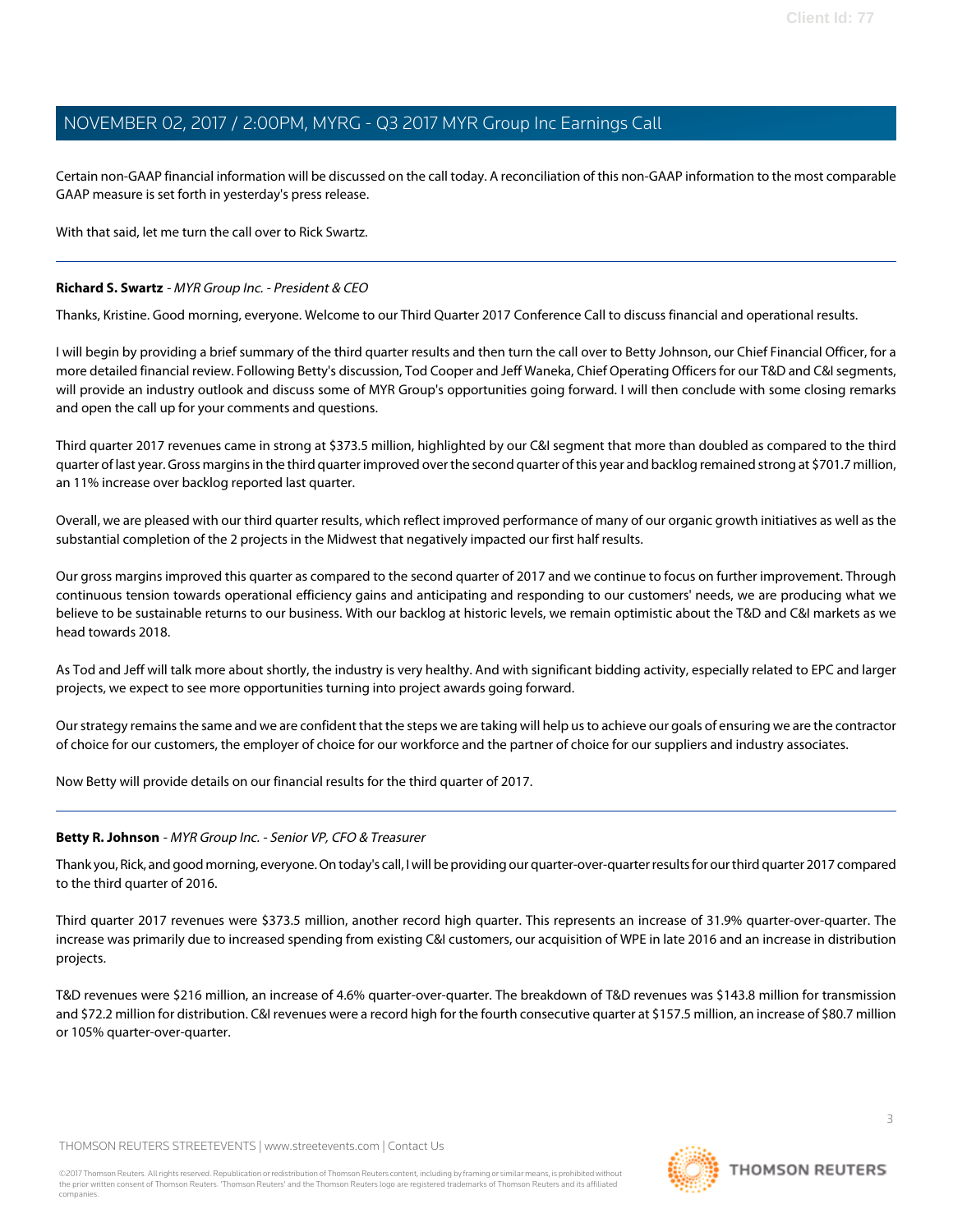Our gross margin was 9.3% in the third quarter of 2017 compared to 12% in the same period last year. The decrease in gross margin was primarily due to lower margins on certain T&D projects due to weather and lower productivity as well as project delays and schedule extensions related to a T&D project in Canada. Changes in our estimates of gross profit on certain projects resulted in a gross margin decrease of 90 basis points in the third quarter of 2017 compared to an increase of 70 basis points for the third quarter of 2016.

SG&A expenses were \$23.8 million, a \$600,000 increase quarter-over-quarter. This was primarily due to \$1.4 million cost associated with our expansion into new geographic markets and higher payroll cost to support operations, largely offset by lower bonus and profit-sharing costs. SG&A as a percentage of revenue decreased to 6.4% for the third quarter of 2017 from 8.2% for the third quarter of 2016.

Other expense was \$1.4 million in the third quarter of 2017, primarily attributed to a \$1.5 million change to contingent consideration related to margin guarantees recognized on certain contracts associated with our acquisition of WPE, \$800,000 of which related to adjustments to amounts recognized in prior periods. We had an income tax provision of \$4.2 million in the third quarter of both 2017 and 2016. The effective tax rate in the third quarter of 2017 represented 44.8% of pretax income compared to 40.4% in the third quarter of 2016. The increase in the effective tax rate was primarily caused by our inability to utilize losses experienced in certain Canadian operation.

Net income was \$5.1 million or \$0.31 per diluted share compared to \$6.1 million or \$0.38 per diluted share in the third quarter of 2016. Total backlog at September 30, 2017 was \$701.7 million consisting of \$313.6 million in the T&D segment and \$388.1 million in the C&I segment. This represents an increase of \$69.2 million or 10.9% from last quarter.

Our backlog is at its highest level in 6 years with C&I backlog at a record high. The previously announced Denver Central 70 project was not included in the third quarter backlog. We expect this project to be added to backlog during 2018 once the contract is finalized.

Turning to the September 30, 2017 balance sheet. We had approximately \$1.7 million in cash and cash equivalents, \$79.5 million of funded debt, \$149.6 million in availability under our credit facility and working capital of \$179.8 million. Last quarter, we announced a new \$20 million share repurchase program, which expires on August 15, 2018, or when the authorized funds are exhausted. During the third quarter, we purchased 35,338 shares of common stock under our share repurchase program for a total of approximately \$800,000.

In summary, we continued our trend in quarter-over-quarter revenue growth, particularly in our C&I segment, which is benefiting from organic and acquisition strategic initiatives. We believe that the fundamental business in markets we participate in are strong and should support improved profitability going forward. We also feel our strong balance sheet and borrowing capacity are sufficient to support our working capital needs, bonding requirements, equipment investment and future growth. This financial strength allows us to continue to execute on our three-pronged strategy of organic growth, strategic acquisitions that further expand our capabilities and prudent capital returns.

<span id="page-3-0"></span>I'll now turn the call over to Tod and Jeff, who will provide an overall industry outlook and a view of MYR Group's opportunities.

# **Tod M. Cooper** - MYR Group Inc. - Senior VP and COO of Transmission & Distribution

Thanks Betty, and thanks to everyone for joining us this morning.

The increased T&D bidding momentum that we experienced throughout the second quarter continued into the third quarter. And from what we see at this point seems to show little sign of slowing down. Opportunities are present in projects of all types and sizes. This includes transmission, distribution and substation construction as well as numerous EPC projects.

As I mentioned last quarter, large transmission projects are continuing to come to market and several others are working their way through the regulatory process. We believe we are well positioned to pursue these projects due to our success and experience on past jobs, solid relationships with clients and industry partners and our seasoned manpower resources throughout the country. We know what it takes and have what is needed to successfully deliver these types of projects.

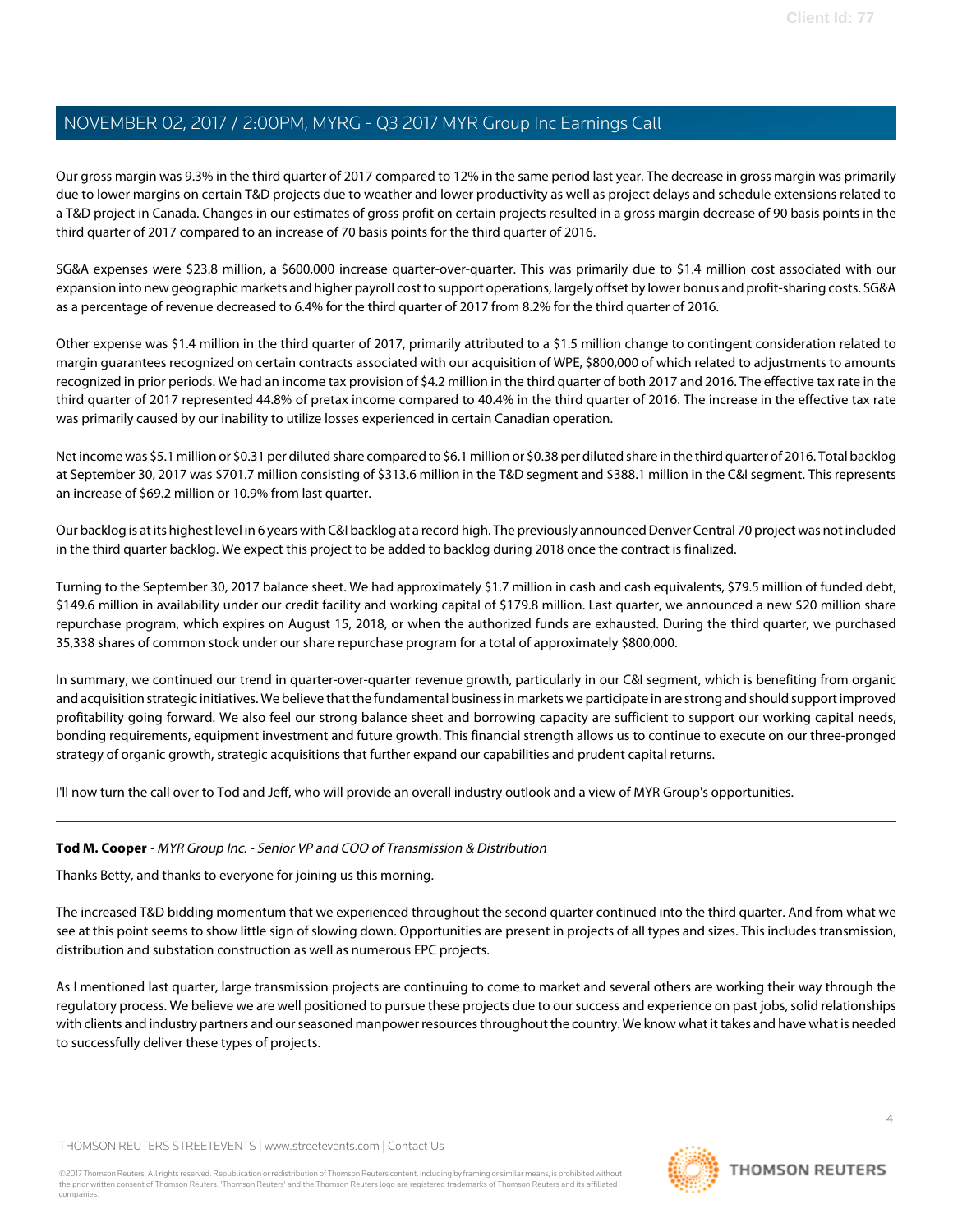We believe the main drivers for the healthy levels of activity in the end markets we serve remain intact. Our clients continue to make record capital investments relative to the integration of new generation resources, the replacement and hardening of aging infrastructure and the implementation of new technology. In particular, many wind-related projects are projected to break ground in 2018, which we believe is being driven in part due to the fact that certain production tax credits are scheduled to expire by the end of 2020.

During the recent Barclays CEP Energy-Power Conference (sic) [CEO Energy-Power Conference], NextEra Energy indicated that their renewable development opportunities have never been stronger. And with continued technology improvements in cost declines, they expect wind and solar to be competitive into the next decade. Many of these wind and solar projects are located in remote regions without the required electrical infrastructure to deliver their generation. Our extensive national footprint, depth of experience and strong established relationships throughout the country will provide opportunity for our operating groups to participate in many of these projects as they come to market.

As previously mentioned, the large transmission market is strengthening. We submitted proposals for a number of large project opportunities in the third quarter and continue to evaluate a number of other opportunities. Industry headlines in the third quarter report momentum for several larger transmission projects, such as PacificCorp's recently announced plans to build 140 miles of new 500kV transmission in Wyoming and Idaho.

This line, along with new 345kV and 230kV infrastructure is part of the overall Gateway West transmission development, which will be built out over the next several years. We have maintained a long history of working with PacificCorp on large projects throughout the West and Pacific Northwest, which we believe provides us a competitive advantage as the various Gateway West project segments come to market.

In addition, one of our long-standing clients, Ameren Illinois, announced they have finalized their proposed route for the Mark Twain Project, which will consist of 100 miles of 345kV transmission line in a new substation in Northeast Missouri. This is an ideal opportunity for MYR due to our history of performing work for Ameren as well as our strong operational presence within the project region.

The SunZia transmission project, a large merchant opportunity in the Western U.S., was granted approval from the Federal Energy Regulatory Commission to allow Pattern Energy to act as the anchor tenant for the proposed 515-mile 500kV transmission line. This represents a critical development towards construction of the project and presents an exciting opportunity for MYR.

Turning now to other utility clients. Several of which continue to make record investments in their electrical infrastructure. Florida Power & Light announced spending \$40 billion to \$44 billion across all of its sectors in the next 5 years, with \$8 billion to \$10 billion allocated for transmission and distribution investments. This bodes well for MYR's Florida operations and plans for future growth in the region.

PJM, a regional transmission coordinator, announced that Public Service Electric and Gas, one of PJM's regulated utility companies, plans a \$12.3 billion baseline investment through 2021 related to capital expenditures in transmission and distribution, solar and energy efficiency. In July, PJM's Board of Directors authorized more than \$417 million in electric transmission projects, which includes improvements and upgrades in areas served by several MYR clients such as American Electric Power, Dominion and FirstEnergy.

We are also very excited about the trends we see in the distribution market. Our crews are busy working on long-term clients or contracts with multiple utilities across the country, and we continue to offer proposals for additional projects. The overall distribution market continues to rebound, driven by ongoing improvement in the housing market, the need to integrate new technology and the ongoing need to strengthen grid reliability.

In closing, we are encouraged by the market conditions present today and all indications which point to a healthy business climate going forward. We also know that as we constantly evaluate, improve and grow our business, we must listen to our clients and respond and deliver according to their needs and expectations.

We remain disciplined in our approach to capitalize on the right opportunities to grow our business by continuing to recruit top people, developing and implementing sound processes and investing in our resources. These attributes will continue to serve as our greatest strength as we prepare for further growth and challenges in the years ahead.

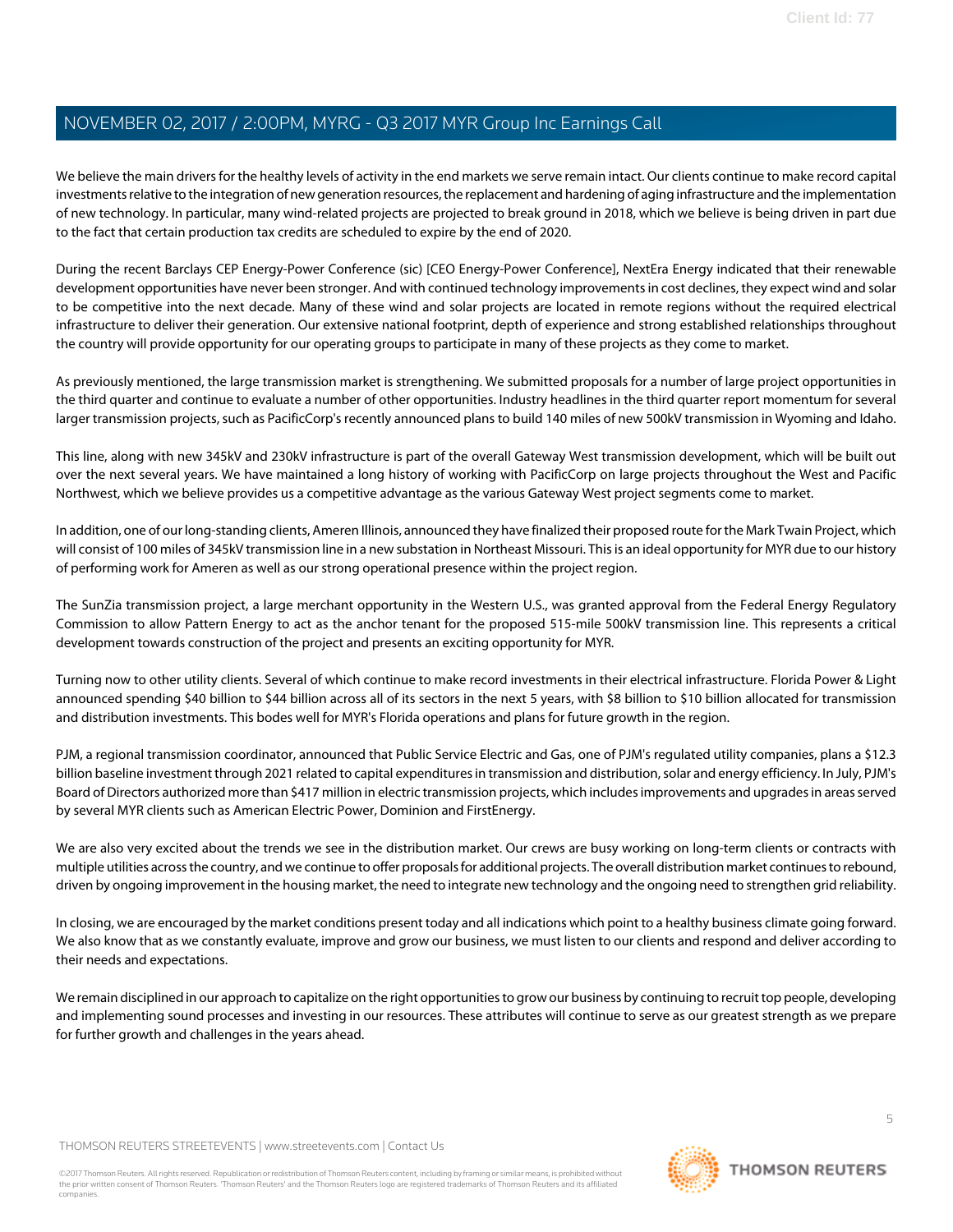Thanks again for your time today. I will now turn the call over to Jeff Waneka, who will provide an overview and outlook for our commercial and industrial segments.

# <span id="page-5-0"></span>**Jeffrey J. Waneka** - MYR Group Inc. - Senior VP and COO of Commercial & Industrial

Thank you, Tod, and good morning, everyone. During our last 2 calls, I shared how MYR is positioning our C&I segment to be the trusted go-to source for helping our clients align their budgets with their designs and create the optimal schedule all during the procurement phase of high-tech complex projects. This form of design assist partnering has been gaining ground up for several years. And while few specialty contractors are ready to fully embrace this collaborative approach, this value-added service is what we believe differentiates us from our competition.

At MYR, we're making it our primary objective to expand capabilities in this arena and the results are quite evident, 6 consecutive quarters of record backlog, an expanding client base and solid financial performance. We will continue to leverage our strength as a collaborative contractor, knowing this will continue to bring high-quality opportunities in all our target markets. Let me give you a few examples.

We recently announced that Kiewit Meridiam Partners selected our company to join them as their electrical subcontractor in an exclusive agreement on the Colorado Department of Transportation's \$1.2 billion Central 70 project in Denver. KMP involved us nearly a year ago, stating clearly their desire to have an electrical partner who could bring value at the procurement phase. We are proud of this -- to be a part of this exciting and sizable award.

Our C&I segment backlog, which has increased for the last 7 quarters, does not include Central 70 project. C&I segment backlog increased with the award of similar, but smaller design assist projects throughout our company. As I've talked about on prior calls, we continue to see a steady stream of projects in the development stage for transit-related projects in California, Washington and other C&I districts.

Now let's move from ground travel to air travel. Expansion plans have been announced at Denver International Airport. And due to our extensive history at the site and our trusted preconstruction capability, MYR has been engaged to assist our clients in the pursuit of these multimillion dollar projects, planned to break ground in 2018. We see similar opportunities at major airports across Western U.S. and Canada.

Moving to data centers, which are one of our strongest markets. Nearly every C&I district has a data center work in progress, and we are also tracking many new desirable projects. For instance, we're working for our largest data center client in multiple states, and we're heavily engaged in assisting them on projects in the planning stage. What's important to remember is that every data center built leads to years of ongoing maintenance and upgrades. These are mission-critical facilities. Therefore, their loyalty to their expert builders is very strong.

To sum up, MYR's efforts to expand design assist capabilities is creating opportunity on desirable projects across all C&I districts. In addition to the transit projects described earlier, recent awards include casino projects in Washington and Nevada, health care projects in Maine, Colorado and British Columbia and office buildings in Arizona and Colorado. When our teams are able to engage with clients early in the process, trust and common goals get established early and customarily carry throughout the project.

Thanks for your interest in our company. And now I'll turn it back to Rick for a closing statement.

# **Richard S. Swartz** - MYR Group Inc. - President & CEO

Thank you for those updates, Betty, Tod and Jeff. In closing, our ongoing prospects for growth are exciting and we believe that the strong market outlook will continue to present us with a solid pipeline of opportunities, which we are prepared to translate into successful projects in the midst of a constantly changing environment.

We continue to raise the bar through ongoing examination and refinement of our strategic and tactical focus. I am confident in our abilities to achieve our goals because we have the right people and teams in place. We understand the importance of attracting, retaining and developing the very best talent to lead the company forward. And I'm proud to be surrounded by such a talented group of people, day in and day out at MYR.

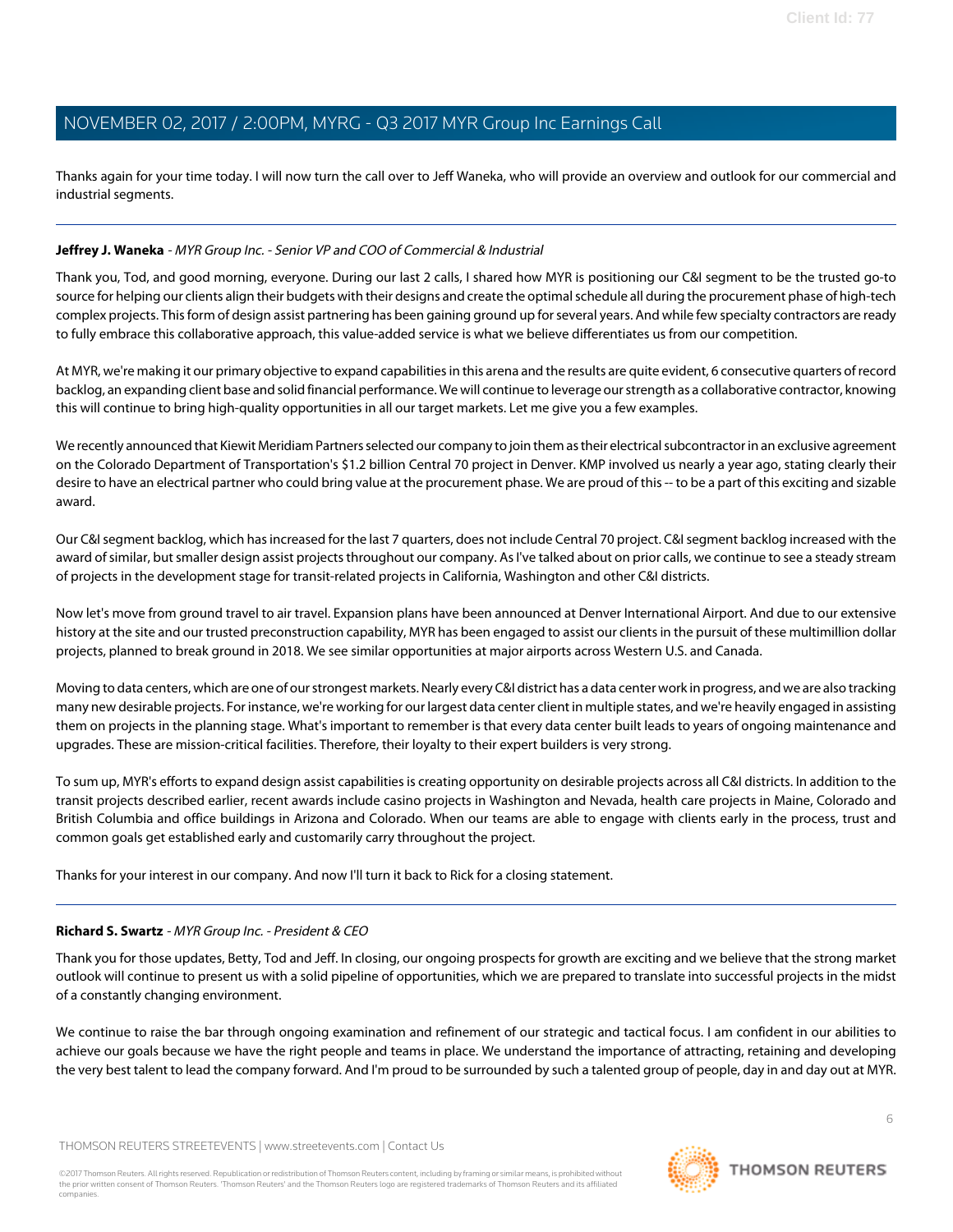On behalf of Betty, Tod, Jeff and myself, I sincerely thank you for joining us on the call today and for your ongoing confidence in MYR. And I look forward to updating you on our progress next quarter.

Operator, we are now ready to open the call up for comments and questions.

# **QUESTIONS AND ANSWERS**

# **Operator**

<span id="page-6-0"></span>(Operator Instructions) Our first question comes from Tahira Afzal with KeyBanc Capital Markets.

**Tahira Afzal** - KeyBanc Capital Markets Inc., Research Division - MD, Associate Director of Equity Research, and Equity Research Analyst

So I guess, I know dramatically it seems in all the utilities really back up really the strength is coming back in the electric transmission business. You can never tell with all the permitting and all, but any thoughts around when you can see some of these big ones hit your backlog if you had to guess?

# **Richard S. Swartz** - MYR Group Inc. - President & CEO

I would say, Tahira -- I'll let Tod add on in a minute. But I would say what we're seeing right now is projects starting to come to the bid phase. So anything that we would receive would probably be in the first quarter of next year with construction starting towards the second half. It usually takes about 6 months for those large projects to really take off once they're awarded.

Tahira Afzal - KeyBanc Capital Markets Inc., Research Division - MD, Associate Director of Equity Research, and Equity Research Analyst

So that's actually pretty soon. It's not too far away for you guys.

# **Richard S. Swartz** - MYR Group Inc. - President & CEO

No, I think we'll see them started at that point. We're starting to see some come to market. And then, from there on, it's how they rollout and how smooth that rollout is.

# **Tahira Afzal** - KeyBanc Capital Markets Inc., Research Division - MD, Associate Director of Equity Research, and Equity Research Analyst

Got it. And obviously, this year on the T&D side, you have seen your margins getting impacted somewhat by all these delays, et cetera. As you look into 2018, obviously we are hoping these nuances will go away. So you should see a gap up in margins. But will these projects, the large ones, head in time do really help firm up margins even more into 2018?

# **Richard S. Swartz** - MYR Group Inc. - President & CEO

If they all roll out, hopefully it does. Again, we don't have any control how our competitors bid that or what margins they'll be looking at. But on the positive side, without the large projects, we're starting to see -- or we continue to see a lot of small, midsized projects plus some of these EPC contracts continue to rollout, which should really fill in any gap that would be there as far as what we see right now if the large projects didn't come to market in that time frame.

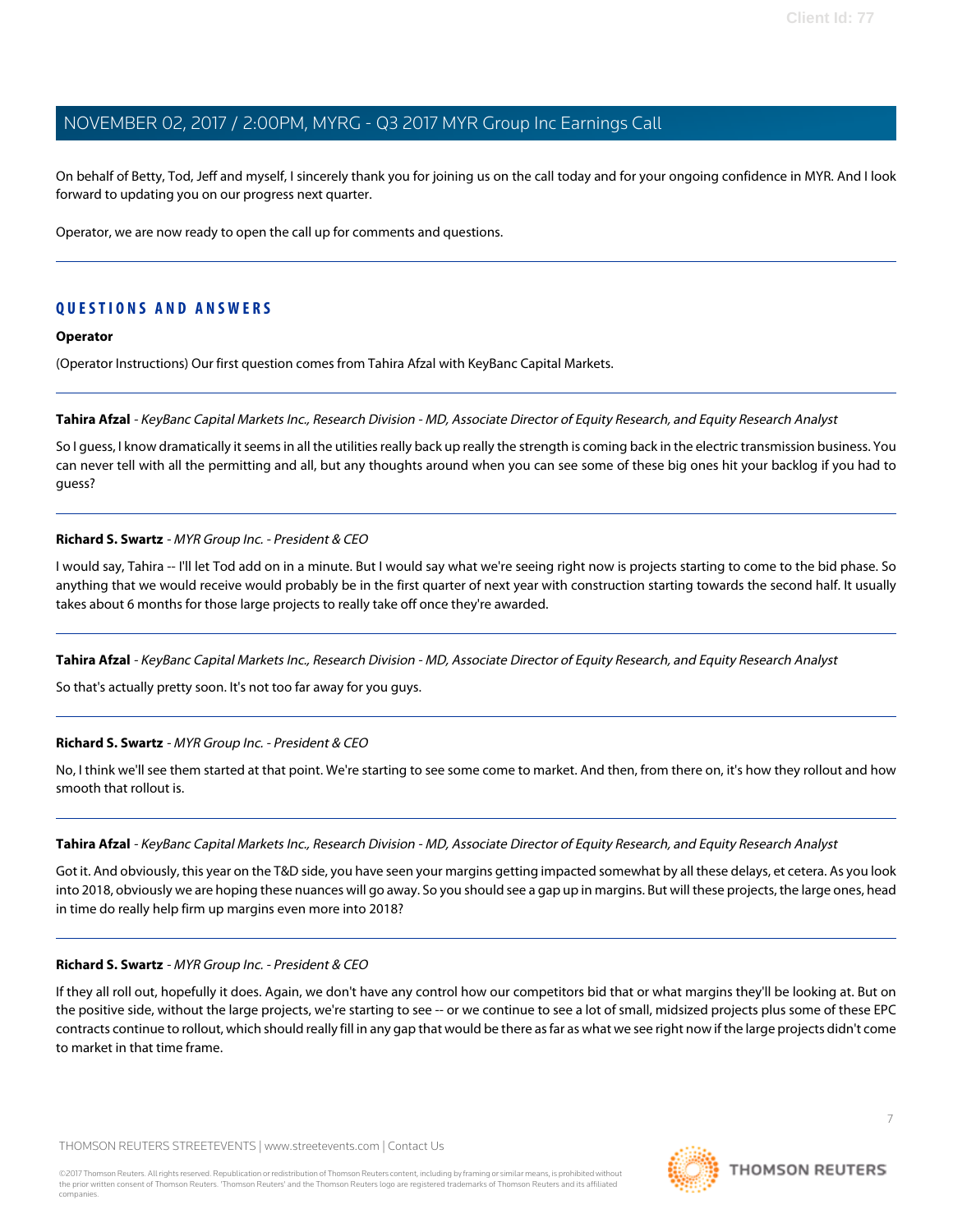# **Tahira Afzal** - KeyBanc Capital Markets Inc., Research Division - MD, Associate Director of Equity Research, and Equity Research Analyst

Got it. And last question from me. If you really look at what you're seeing shaping up, is it the same scope? Could it have the same potential as the fixed cycle we saw a few years back? Or would that be too optimistic?

# **Richard S. Swartz** - MYR Group Inc. - President & CEO

I think it's probably very optimistic to look at anything or maybe too optimistic to look at it like -- with the CREZ -- if you go back in time when the CREZ projects were going, I think you got to kind of level it off from there and not take -- I don't think you're going to see another CREZ happen. During that time, it was just an abundance of work in one area that drew a lot of resources down. What we're seeing is a lot of steady work in many areas. So we're seeing that consistency at work, not just a blip. So I don't see that, that same type, probably margin pressure to go up that we saw during that time, probably more just hopefully steady returns.

# **Operator**

<span id="page-7-0"></span>Our next question comes from Bobby Burleson with Canaccord.

# **Robert Joseph Burleson** - Canaccord Genuity Limited, Research Division - MD and Analyst

Curious ex the weather impacts what the gross margin might have been in the quarter?

# **Richard S. Swartz** - MYR Group Inc. - President & CEO

That's a tough one to get to, and I'll let Betty or Tod add to it. That's a tough because we had some projects that were impacted negatively by the weather, so we had some that the progress you had to stop because the weather down in Texas hit us. So some of those were delayed. We had equipment stranded in those and then we had the upside of the storm revenue that came in during the quarter. Net-net, it's a positive but not really -- when we look at it overall, it's not enough to move the needle a whole lot when you look at it net-net.

# **Robert Joseph Burleson** - Canaccord Genuity Limited, Research Division - MD and Analyst

Okay. So most of that margin impacts would still leave lingering effects on certain large projects?

# **Richard S. Swartz** - MYR Group Inc. - President & CEO

On certain projects. I wouldn't say it was just large. It happens to be wherever the projects are because you've got to stop and start plus stranded equipment on those. And then, you have the upside on the other side of the storm revenue and more utilization on the equipment is there as far as billable hours in that side. But net-net, like I said, it's a positive, but not a big one.

# **Robert Joseph Burleson** - Canaccord Genuity Limited, Research Division - MD and Analyst

Okay. And then in terms of the project mix that you guys talked about in terms of size and duration kind of impacting equipment utilization and mobilization, demobilization. Do you expect that trend to become maybe official at some point with the tailwinds rather than a headwind?

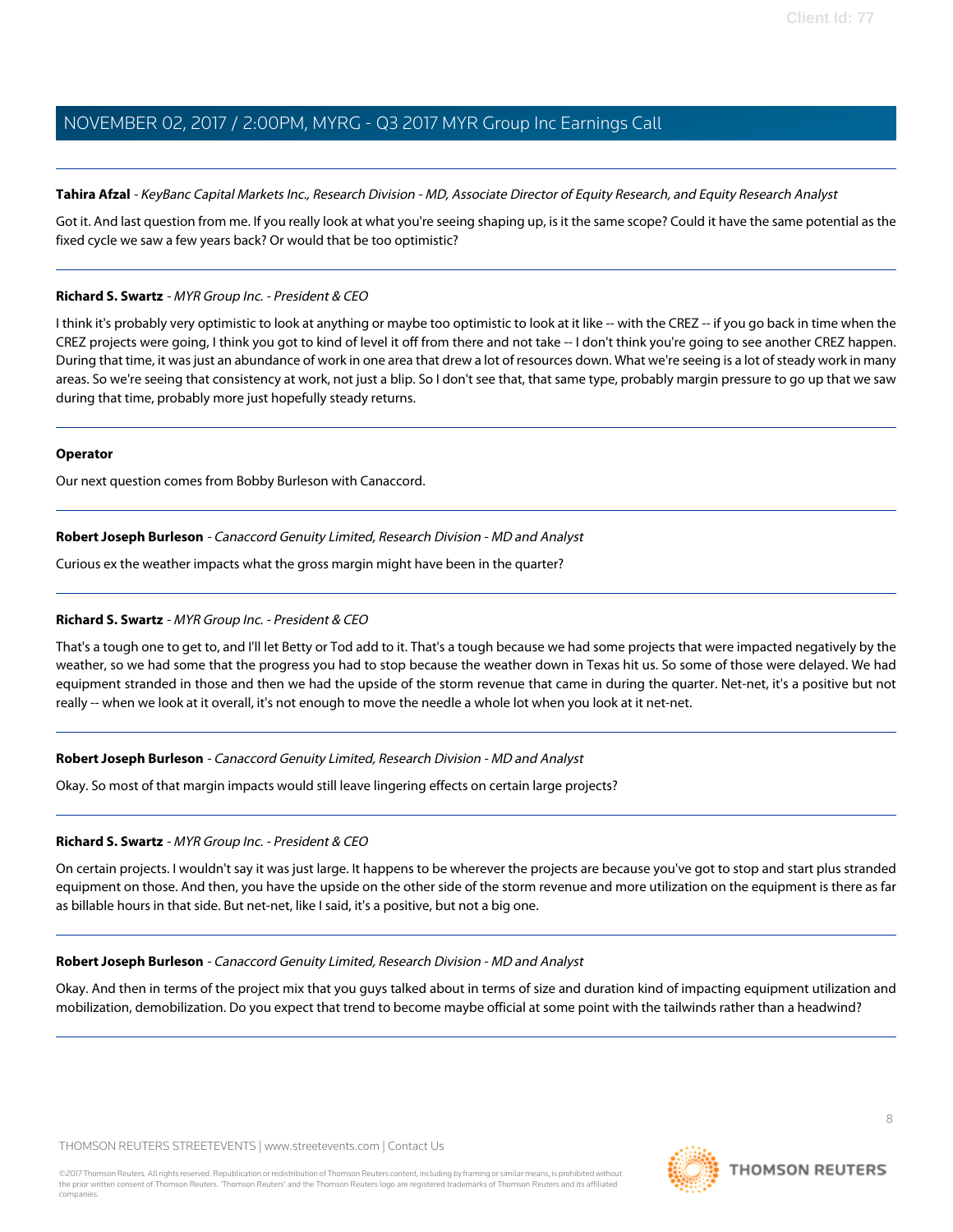# **Richard S. Swartz** - MYR Group Inc. - President & CEO

We certainly hope so. As far as equipment utilization, what I've always said is our equipment utilization was down this year. It's trending in the right direction, but it will be into next year before we really see that back to what I'd call normalized levels. But with the work for capturing our backlog when we take that all into consideration on a weekly basis and we look at our equipment utilization, it's definitely trending in the right direction and we see it being positive into next year.

# **Robert Joseph Burleson** - Canaccord Genuity Limited, Research Division - MD and Analyst

And then in the project mix in terms of duration of project size, those factors are more of a tailwind going forward versus where they've been?

# **Richard S. Swartz** - MYR Group Inc. - President & CEO

We hope so. I mean, you're always trying to capture new backlog. So the good thing is our company is growing. Along with that, we've always got to capture backlog and try to levelize out those gaps. Large projects always help that in the overall mix. But even without that, the mix of projects we have right now, we see that as something we can hopefully lineup the end of one project to the beginning of the other and continue that trend we saw on this last quarter.

# **Robert Joseph Burleson** - Canaccord Genuity Limited, Research Division - MD and Analyst

Okay. And then just one more quick one. Renewables seem to be picking up a lot in what you're talking about just what we're hearing utilities and others talk about. And just curious kind of how big of an opportunity that might be for MYR Group? How significant if there's any way your that you can kind of quantify what you see over the next few years there?

# **Richard S. Swartz** - MYR Group Inc. - President & CEO

Well, we see a lot of activity as far as budgeting, as far as potential projects out there. Again, now it's which projects come to market. And our solidified is real projects over the next year, I think that's going to tell a lot. But we see a lot of opportunities, we're meeting with a lot of our customers daily, talking about these projects, providing budgets and moving forward. So it looks like they're in that kind of definite possibility for projects. Some of them are probably going a little higher on that list towards being real projects. But again, which ones get permitted and accepted and then how we play a role in that, we continue to explore.

# **Tod M. Cooper** - MYR Group Inc. - Senior VP and COO of Transmission & Distribution

Yes. And as I mentioned, the 2020 date that applies to the tax credits for the renewables is certainly driving. That date is more visible now to many of the merchant builders and people trying to move this renewable generation. So that's where we're seeing an uptick. And as Rick mentioned, we'll see which ones go forward and which ones do not.

# **Robert Joseph Burleson** - Canaccord Genuity Limited, Research Division - MD and Analyst

How quickly would they have to green light those projects in order to kind of make that 2020 deadline?

# **Tod M. Cooper** - MYR Group Inc. - Senior VP and COO of Transmission & Distribution

It really depends on the size of the project, how many miles of transmission needs to be built. Is it distributed generation where just talking about solar in the location where it can be utilized? So it's all dependent upon the size of the project, but anywhere from starting in 2018 to starting relatively a few months before the 2020 completion date.

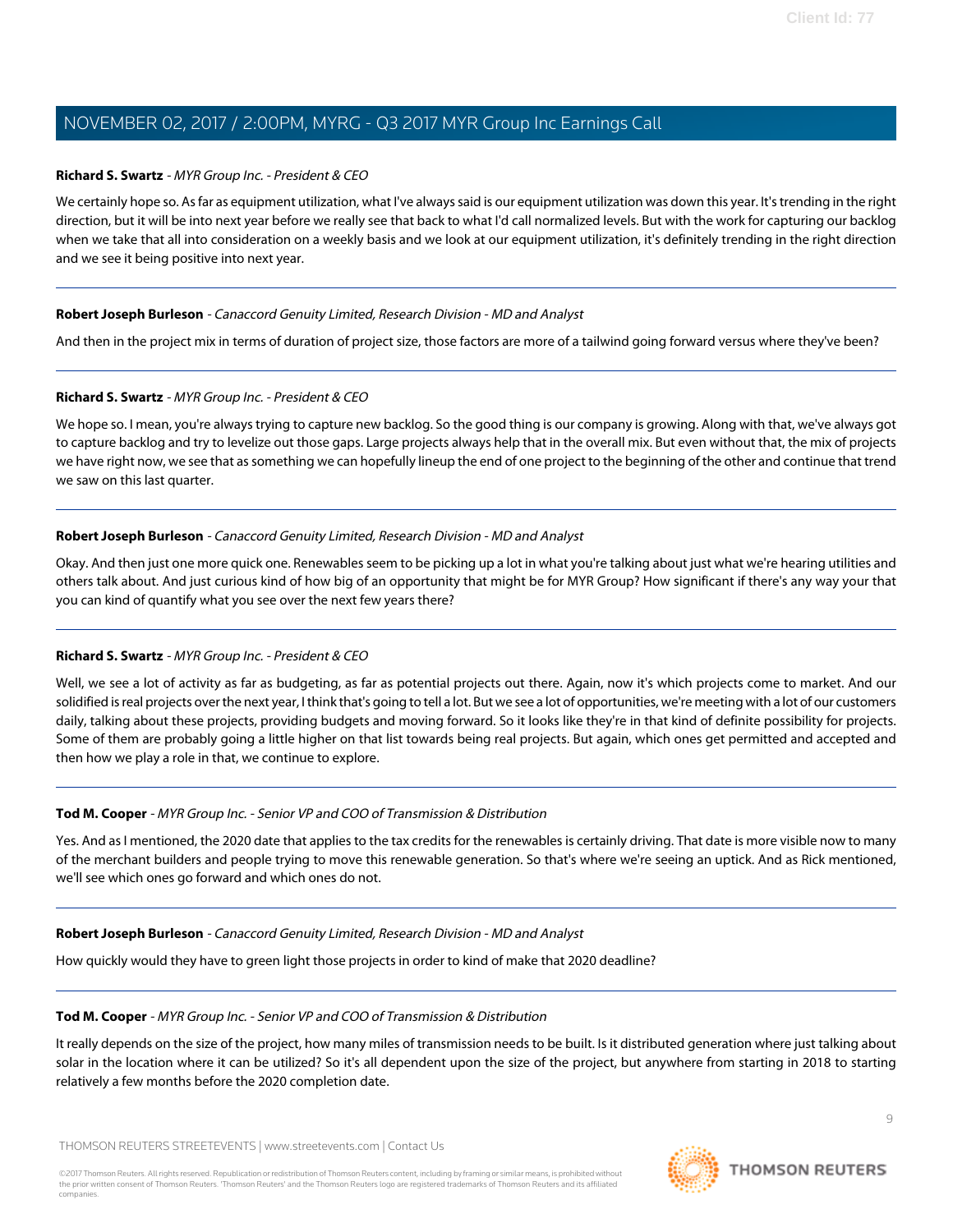#### **Operator**

<span id="page-9-0"></span>Our next question comes from Andy Wittmann with Baird.

#### **Andrew John Wittmann** - Robert W. Baird & Co. Incorporated, Research Division - Senior Research Analyst

I had a few questions here. On the projects that took adjustments -- negative adjustments on the quarter, were these the same projects as we'd seen earlier in this year? Or are we on newer projects here?

#### **Richard S. Swartz** - MYR Group Inc. - President & CEO

Not newer projects, it was primarily the same project. I mean, the Midwest ones were finished up. So Canada, definitely we took about a \$700,000 approximately hit on that project for the quarter. The Midwest, there was a really no impacts as far as that goes. Every quarter, though, we do kind of net-net on our overall business talk, give you the results of whether it was a positive or a negative add. So we did have some negative weather impacts in certain areas. And then, we had some positives on the other side.

#### **Andrew John Wittmann** - Robert W. Baird & Co. Incorporated, Research Division - Senior Research Analyst

Yes, the Canada one wasn't new either. That was one you had some issues with...

#### **Richard S. Swartz** - MYR Group Inc. - President & CEO

Yes, that was existing from before.

# **Andrew John Wittmann** - Robert W. Baird & Co. Incorporated, Research Division - Senior Research Analyst

Yes, okay. And then, I guess, just on the award outlook. Thank you for going through some of the larger projects that are out there. Your line cut out for all those listening for a little bit. Maybe you talked about the Great Northern project, but maybe you didn't. I just was wondering your update on that one, your level of confidence and your positioning on that one. And maybe I think that one's still waiting for a permit from Minnesota if I'm not mistaken. But if you could just talk about that one as well since I don't you did in the prepared remarks?

#### **Richard S. Swartz** - MYR Group Inc. - President & CEO

The Great Northern project is -- the bids have been submitted and that's where it stands right now in the transmission segments of that line. We could hear late -- by late November, early December on a word on that, but that's where it stands.

#### **Andrew John Wittmann** - Robert W. Baird & Co. Incorporated, Research Division - Senior Research Analyst

Would you guys need a -- would you need -- is there any other permits that need to be issued before you'd feel comfortable putting that one in your backlog?

#### **Richard S. Swartz** - MYR Group Inc. - President & CEO

No.

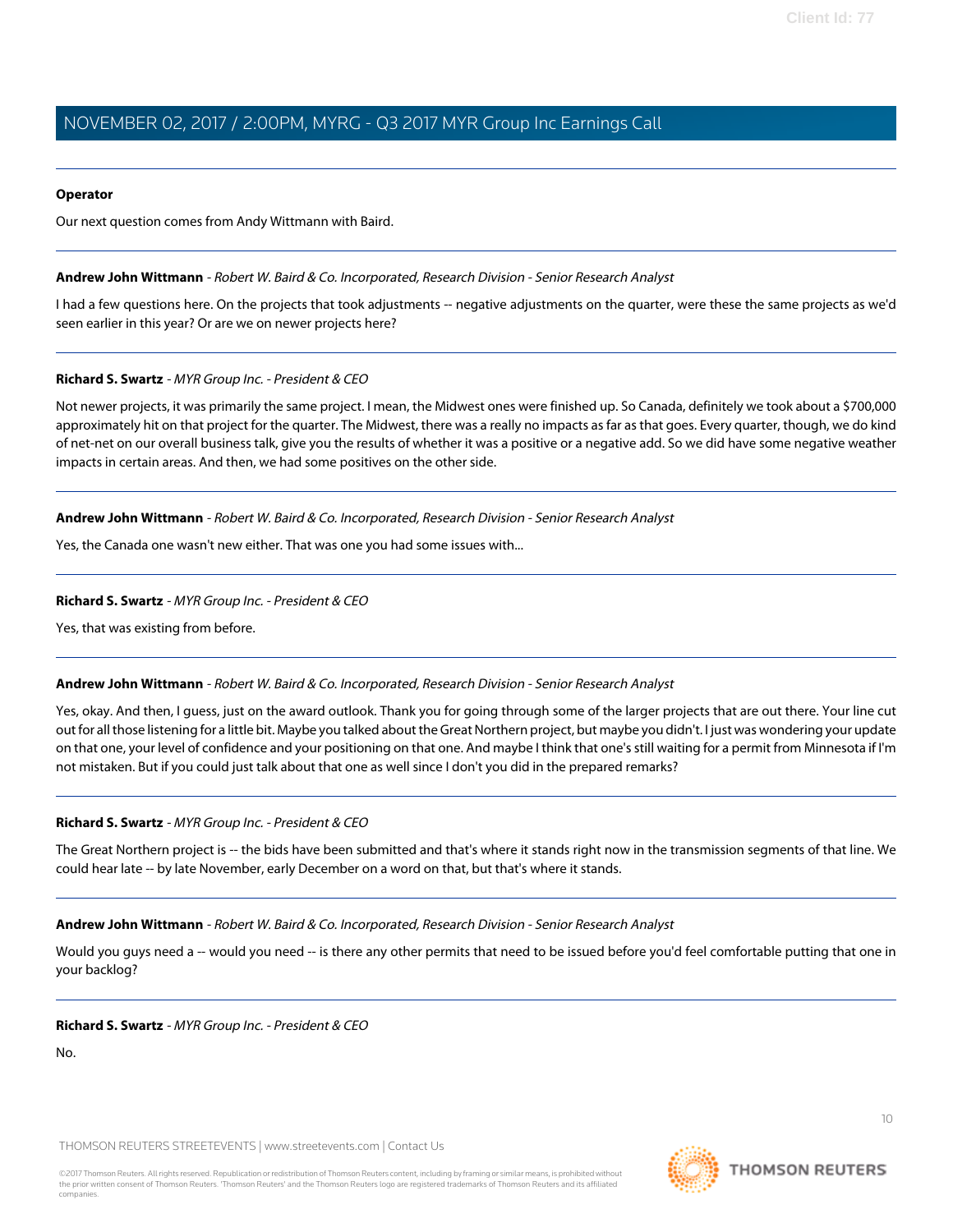#### **Andrew John Wittmann** - Robert W. Baird & Co. Incorporated, Research Division - Senior Research Analyst

Okay. And then just on the storm, maybe Betty. I know you said kind of net-net, Rick, that the storm was just modestly positive for EBIT. But can you quantify the amount of revenue that did come from storm in the quarter?

#### **Betty R. Johnson** - MYR Group Inc. - Senior VP, CFO & Treasurer

I don't know that we have -- it really is modest. And with the net margins being pretty normal for us, once you net maybe higher margins for storm and offset by some of the negative impacts. But again, that's very difficult to adjust for everything. It's really not -- it hasn't moved the needle that much for us when it comes to this overall storm increase -- the revenue increase.

#### **Andrew John Wittmann** - Robert W. Baird & Co. Incorporated, Research Division - Senior Research Analyst

Okay, maybe then on cash flow. It looks like you had a pretty large working capital drain on both billed and unbilled receivables. I'm just curious maybe subsequent to the quarter-end, have you seen some of the cash come in? Is there a billed there in claims or change orders that we should be aware of? Maybe you can quantify that for us to understand a little bit about the cash trend that you had from those issues or from that line item in the balance sheet?

# **Betty R. Johnson** - MYR Group Inc. - Senior VP, CFO & Treasurer

Yes, part of the cash flow and the debt levels partly is related to the increased volume, right, the working capital needs for our higher level record revenues. And then, terms with respect to billing and receivable payment terms, nothing of unusual. Like that storm work did come in at the end, but it isn't anything that is that significant to impact the overall receivables. But clearly, the storm work was right at the end of the quarter and either just billed or we would start to see in those collections very soon. But nothing -- and you asked about the change orders. Change orders are fairly similar to the -- to our prior quarter levels. One of the biggest ones we talked about was at S&C or the large project in Canada. And from that perspective, that hasn't changed much.

# **Andrew John Wittmann** - Robert W. Baird & Co. Incorporated, Research Division - Senior Research Analyst

Okay. And it looks like receivable days by our calculations is about 67 days. Last year, there were about 60 days. They were about 57 at the end of the quarter. So was -- is there -- is that just normal seasonality then that you're pointing to because even if you normalize for the revenue spike, it feels like it's up a little higher.

# **Richard S. Swartz** - MYR Group Inc. - President & CEO

I think one of the things Betty mentioned were the terms with some of our contracts. We do have a few new contracts that have terms that are dependent upon the type of work you get and how long it takes to complete those projects and they're billable at the end of each work order. So we have a couple of very large ones right now that have not finished up.

# **Betty R. Johnson** - MYR Group Inc. - Senior VP, CFO & Treasurer

Just in line with the contract terms just change in terms of mix.

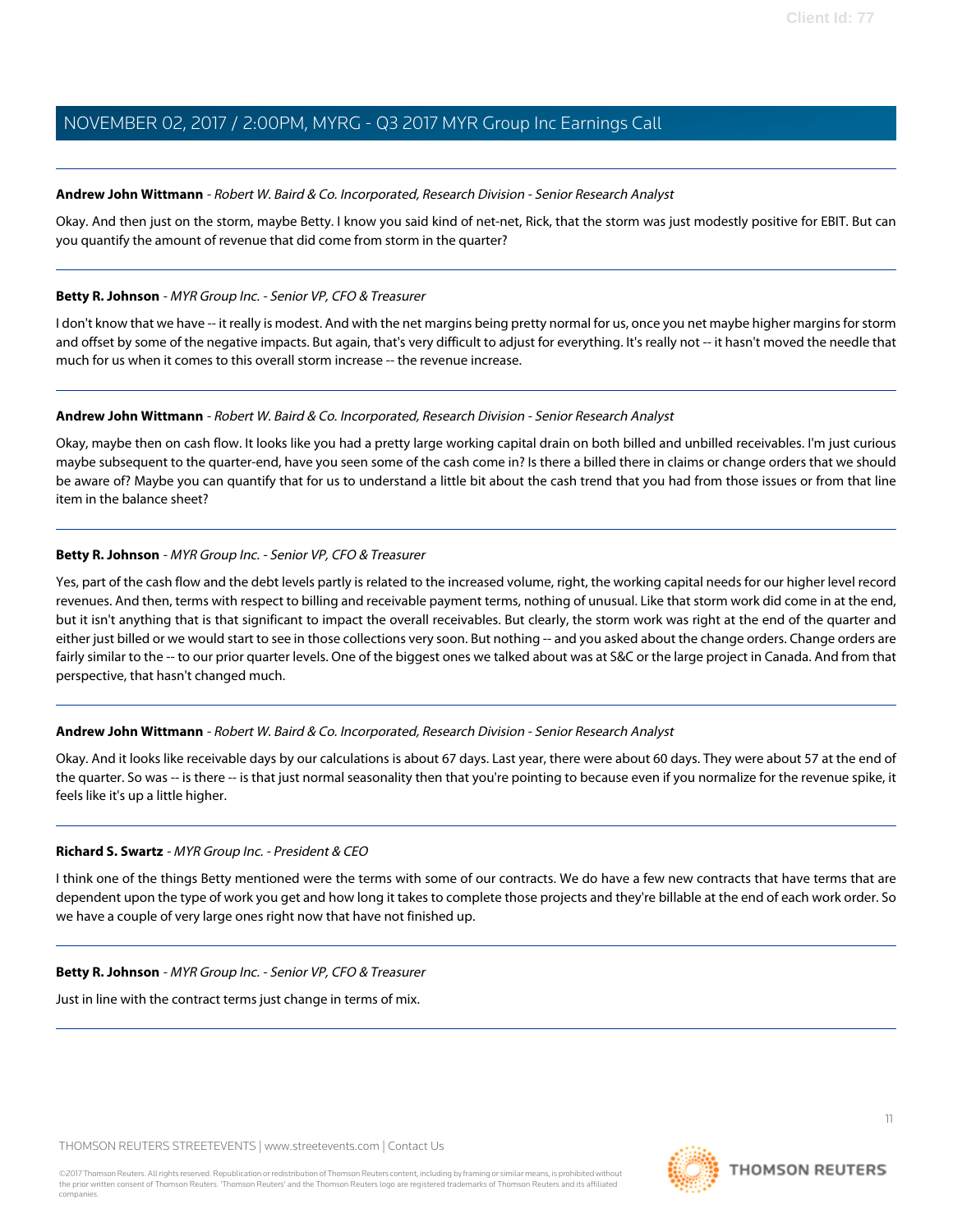# **Andrew John Wittmann** - Robert W. Baird & Co. Incorporated, Research Division - Senior Research Analyst

All right. So that speaks to a little bit of the competitive environment then as well. That's a term change. What are you seeing in terms on the T&D side specifically, I guess, I'd be curious about kind of the pricing environment. In the last couple of years, '15, '16, I think we saw a little bit of softness and there wasn't as much demand. With demand picking back up, has the pricing terms -- have they improved slightly in your latest round of bid for T&D?

# **Richard S. Swartz** - MYR Group Inc. - President & CEO

I don't know. For a broad statement like that, I probably wouldn't take it across the country. I'd say if you look at some geographic areas, there is definitely some areas that there is more, I guess, movement on margins than we've seen in the past and then there's some that remain very competitive even though there's an abundance of work in that area, those areas people are still striving to get their backlog filled up. So there's not too many areas I've heard anyone say they don't want any more work, but I have seen a few areas with increased margins.

# **Andrew John Wittmann** - Robert W. Baird & Co. Incorporated, Research Division - Senior Research Analyst

All right. I'm going to do one more just on the buyback. It wasn't a lot of stock in the quarter, but it was at a different price point than you guys had previously been in the mid-20s. I guess I wanted to get your commentary and your thoughts around stock repurchase that was executed in the quarter. And if this is after not using it in the last few quarters if your return to the market here is signaling anything or not signaling anything, but what was your thought process about buying the stock in the quarter at that level versus skipping the prior couple of quarters at a little bit lower level?

# **Betty R. Johnson** - MYR Group Inc. - Senior VP, CFO & Treasurer

Well, our stock buyback program as we mentioned last quarter with the new program that came out, our grid was not that significantly changed. But as you know, the stock price had gone down. So it -- we bought back this quarter, the 35,000 shares at an average price of the \$23.86 as we show on our 10-Q. Besides for that, we have the typical LTIP kind of stock purchases. But the stock repurchase program itself was in line with our historical board authorized grid and it really related to the price in the market.

# <span id="page-11-0"></span>**Operator**

Our next question comes from Noelle Dilts with Stifel.

# **Noelle C. Dilts** - Stifel, Nicolaus & Company, Incorporated, Research Division - VP and Analyst

So I was a little bit late to the call, so I apologize if you guys have addressed any of this. And feel free to tell me just to read the transcript. But -- so C&I performance has been impressive particularly given what I would say we're hearing some concerns that the non-res market could be slowing. So I was hoping you could give us some more thoughts on how much of the growth you're seeing is coming from just the core kind of legacy Arizona and Colorado markets versus some of your more recent greenfield expansions. And then on top of that, are there any particular verticals where you're seeing strength? I know you talked about DIA and airports, but anything else sort of notable there?

# **Richard S. Swartz** - MYR Group Inc. - President & CEO

Noelle, we're seeing a lot of growth in those legacy markets, that's true. And the legacy markets have been somewhat impacted in prior quarters from the organic startups. Now we're seeing backlog in those organic areas, and so we're really offsetting that drain on some of those margins with good work in the new areas as well. So it's a pretty robust market across the board. We're -- among others, I didn't list that we're seeing wastewater grow dramatically in manufacturing seeing opportunity there as well, so quite a diverse market growth where we're at right now.

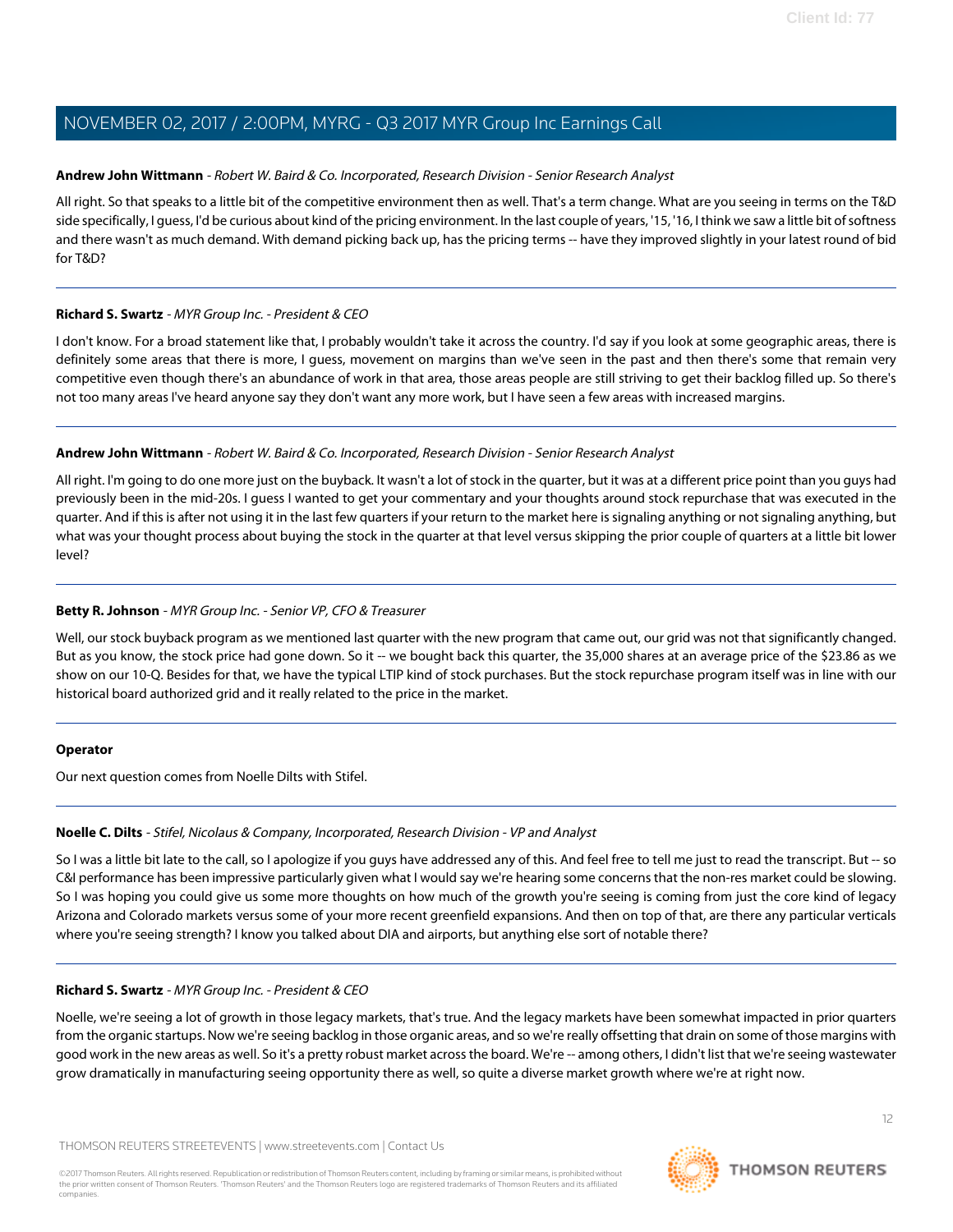# **Betty R. Johnson** - MYR Group Inc. - Senior VP, CFO & Treasurer

And then I'd just add, in addition to that, we have the acquisition. We talked about the organic growth. This is the quarter that we have WPE. It wasn't in there last year.

# **Richard S. Swartz** - MYR Group Inc. - President & CEO

And from an organic growth standpoint, I would say, we're seeing some positive results out of a few of the areas that we've done. Some are still a draw. They're still a draw on us a little bit, but we see opportunities there. So we're continuing to move forward. Previous quarters I've said we wanted to make sure that the revenue they were receiving would cover their overhead by year-end. We're on track for that. It's still trending that way. But a few of the areas are above where we thought they would be and a few are behind a little bit. But net-net, we hope to have that revenue covering their cost by the end of the year.

# **Noelle C. Dilts** - Stifel, Nicolaus & Company, Incorporated, Research Division - VP and Analyst

Great. And then, we've been hearing generally about just tightness in labor that's serving the non-res market kind of across the board. What are you guys seeing on that front? Are there any issues finding the right folks with the right skills to do the job? And then are you seeing in C&I any real improvement in pricing?

# **Richard S. Swartz** - MYR Group Inc. - President & CEO

Well, I'll answer the labor market issue first and it's regional. It depends on where you are. There are some locations where it's tough to get the crews that you need, and so we have to be very careful about what we go after in those areas. And other areas, there's plenty of folks to do the work. So we're just watching it area by area. Margin improvements, because there is an abundance of work, there are better opportunities. We could be a little more selective in some of the work that we pursue. So we're starting to see some improvements in the type of work that we chase and our ability to improve those margins.

# **Noelle C. Dilts** - Stifel, Nicolaus & Company, Incorporated, Research Division - VP and Analyst

Great, that's helpful. One last question, just shifting over to the T&D side. Last quarter, I think you talked about maybe pursuing some recovery on that Canadian project where there have been issues. How are you thinking about that now just in terms of the potential for recovery of some of these costs?

# **Richard S. Swartz** - MYR Group Inc. - President & CEO

It hasn't changed a lot from last quarter. I mean, we're pretty well on track, as I said, finished the job under the new schedule. We're substantially complete right now, down to just a few people doing what I'd call punch list and a few final items on the project. And then, we continue our discussions with the client. And we have those discussions every week. We have formal meetings with them a couple times a month, and we'll see where it -- what it develops into and whether we end up pursuing a claim or we come to a settlement before we have to go to that stage, but we are pursuing all avenues.

# **Operator**

Our next question comes from Jon Braatz with Kansas City Capital.

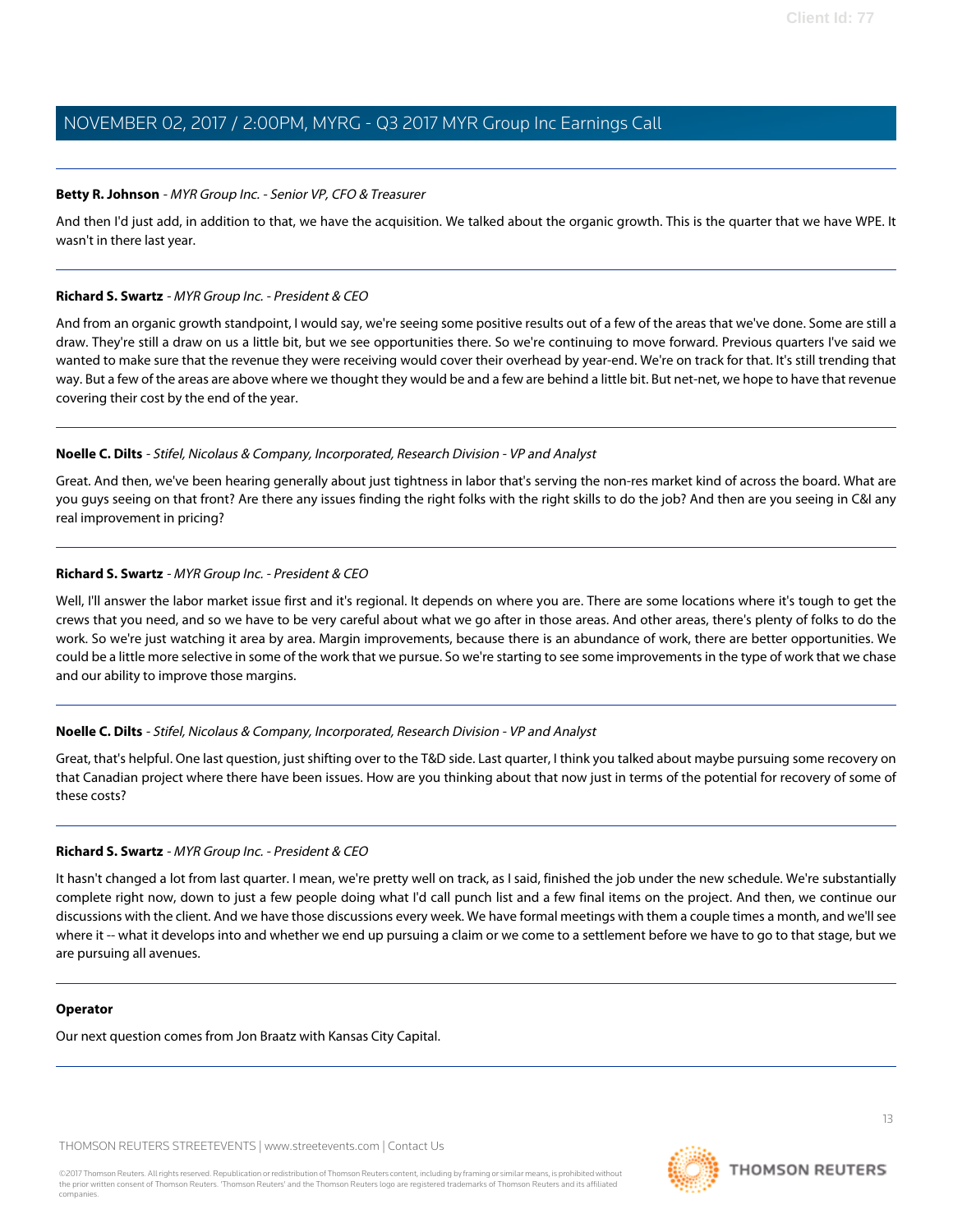# <span id="page-13-0"></span>**Jonathan Paul Braatz** - Kansas City Capital Associates - Partner & Research Analyst

Rick, is there a metric you can provide us in terms of equipment utilization? What it sort of stands like this year versus last year? And if the trends continue, what it might be able to move towards in next year?

# **Richard S. Swartz** - MYR Group Inc. - President & CEO

No, we do not provide that. We tell people it's trending in the right way. It is trending in the right way. It is something -- with the mix of our work, I personally like the mix we have right now and where it's headed. But again, we've always got to replace that backlog and keep going, but we don't disclose utilization to the market.

# **Jonathan Paul Braatz** - Kansas City Capital Associates - Partner & Research Analyst

Okay. And Betty, obviously, you weren't -- your tax rate was up in the quarter and you weren't able to utilize the losses in Canada. What is the outlook going forward in terms of Canada and the profitability in taking advantage of the losses?

# **Betty R. Johnson** - MYR Group Inc. - Senior VP, CFO & Treasurer

Right now, when it comes to the Canadian operation, Rick just mentioned that, that job is coming to a close. And it all depends on the final negotiations. Clearly, we go through that process of estimating our -- what we think is the most probable -- at least what we can recognize as most probable so our anticipation is not to continue with any significant losses, otherwise we would have had to have recognized them already. And so that shouldn't be a draw when it comes to the rest of the Canadian project. I don't know of anything else to add when it comes to those Canadian operations. We shouldn't see as much of a tax -- effective tax rate impact as we did in the first half and this last quarter.

# **Richard S. Swartz** - MYR Group Inc. - President & CEO

Yes, and we continue to pursue work in Canada. We do have other project going up there on the T&D side, so it is something we continue to pursue. But again, that market is still pretty tight as far as how people are going after work and how they're attacking at the locals up there I would say and the local companies. So we continue to evaluate that. And again, as with all our projects, we really try to understand our cost upfront as we bid these and then put a fair markup on it. It's been very competitive in Canada over last year.

# **Betty R. Johnson** - MYR Group Inc. - Senior VP, CFO & Treasurer

Yes, just to kind of close that to the extent that there was just -- as you're asking about the future use of it to the extent that there were pretax gains, we'd be able to utilize those previous losses so that would be beneficial to our tax rate.

# **Operator**

(Operator Instructions) And we have a follow-up question from Tahira Afzal with KeyBanc Capital Markets.

Tahira Afzal - KeyBanc Capital Markets Inc., Research Division - MD, Associate Director of Equity Research, and Equity Research Analyst

So just to follow-up on -- in T&D margins again. If I was to mix out a lot of the nuances we have identified over the last 3 quarters, it seems like they contributed over 100 basis points plus maybe in terms of an impact. So I guess, as I look out to 2018, if I lay those on and to the extent you get the projects maybe in the early half of 2018, can you see your margins sort of picking back up for that segment back in the 7% range?